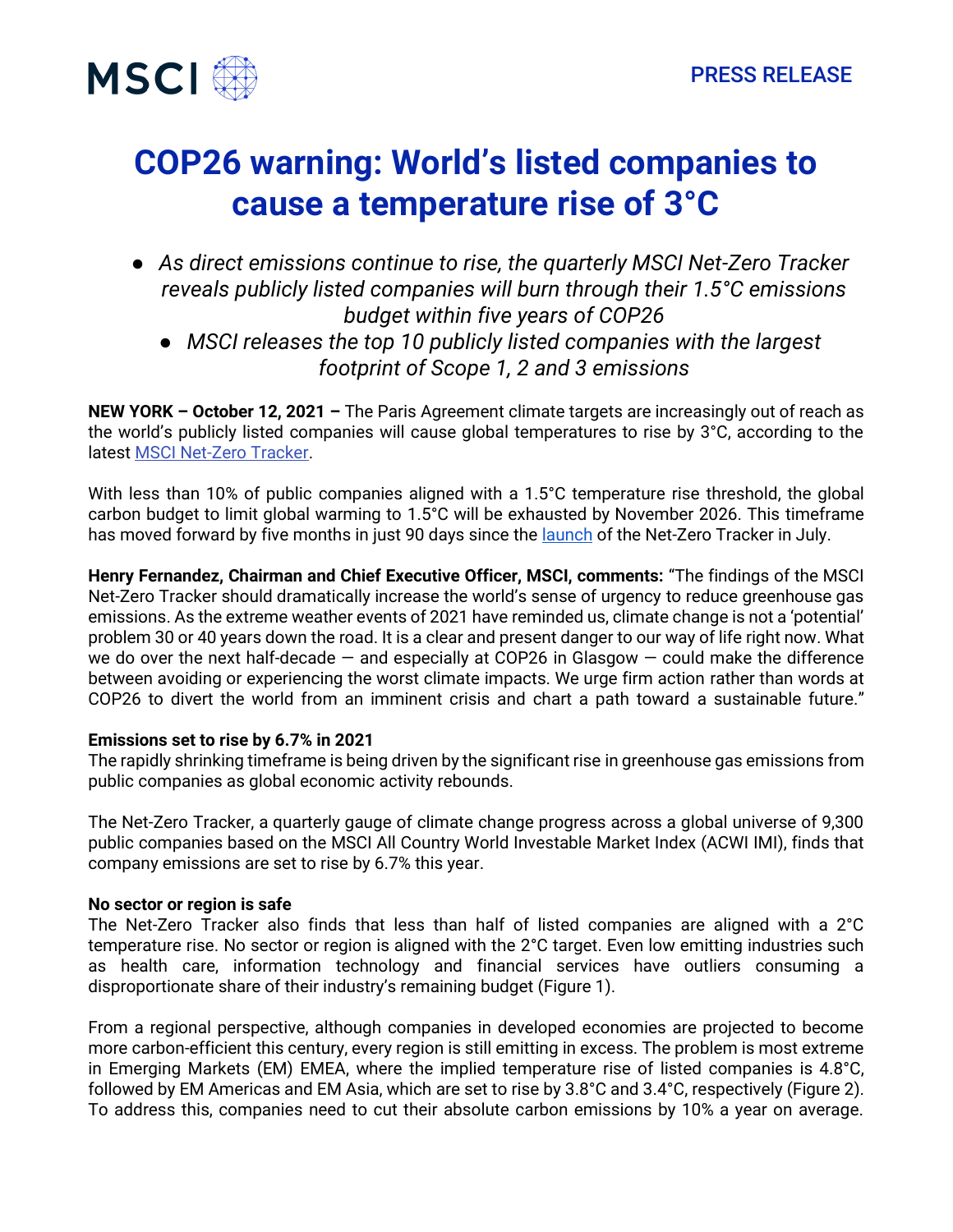However, from 2016 to 2020, less than a quarter of the world's publicly listed companies managed this feat.

## **Major gaps in disclosure of emissions — the laggards revealed**

As investors and policymakers seek new levels of transparency on emissions, the latest Net-Zero Tracker shows:

- Saudi Arabian Oil Company, Gazprom PAO and Coal India Limited are the top three listed companies with the largest carbon footprint (Figure 3)
- Shaanxi Coal Industry Company Ltd is the largest emitter to not disclose any of its greenhouse gas emissions (Figure 4)
- GlaxoSmithKline plc, H&M Hennes & Mauritz and Électricité de France S.A. are listed in the top 10 companies that have published the most thorough emissions-reduction targets (Figure 5)
- Gazprom PAO, A.P. Møller Mærsk A/S and Toyota Industries Corporation reported additional scopes in the previous quarter and are now reporting all company emissions across most of the relevant categories (i.e., Scope 1, 2 and 3) (Figure 6)

**Remy Briand, Global Head of ESG and Climate at MSCI, adds:** "While it is encouraging that some of the world's largest listed companies are taking important steps by broadening their emissions reporting and setting decarbonization targets, the Net-Zero Tracker shows that major gaps still remain as many are failing to disclose this crucial information. Climate disclosures are critical for investors to help them assess the carbon intensity of companies, to model climate-related financial risk and the impact on the performance of portfolios, and to allocate capital accordingly. Without accurate disclosures, the chances of companies and investors reaching net-zero is a distant reality. We call on policymakers and financial regulators at COP26 to make climate-related disclosures based on international standards mandatory."

### **-Ends-**

### **About MSCI Inc.**

MSCI is a leading provider of critical decision support tools and services for the global investment community. With over 50 years of expertise in research, data, and technology, we power better investment decisions by enabling clients to understand and analyze key drivers of risk and return and confidently build more effective portfolios. We create industry-leading research-enhanced solutions that clients use to gain insight into and improve transparency across the investment process.

### **Notes to Editors**

\*Gigaton is equal to a billion tons





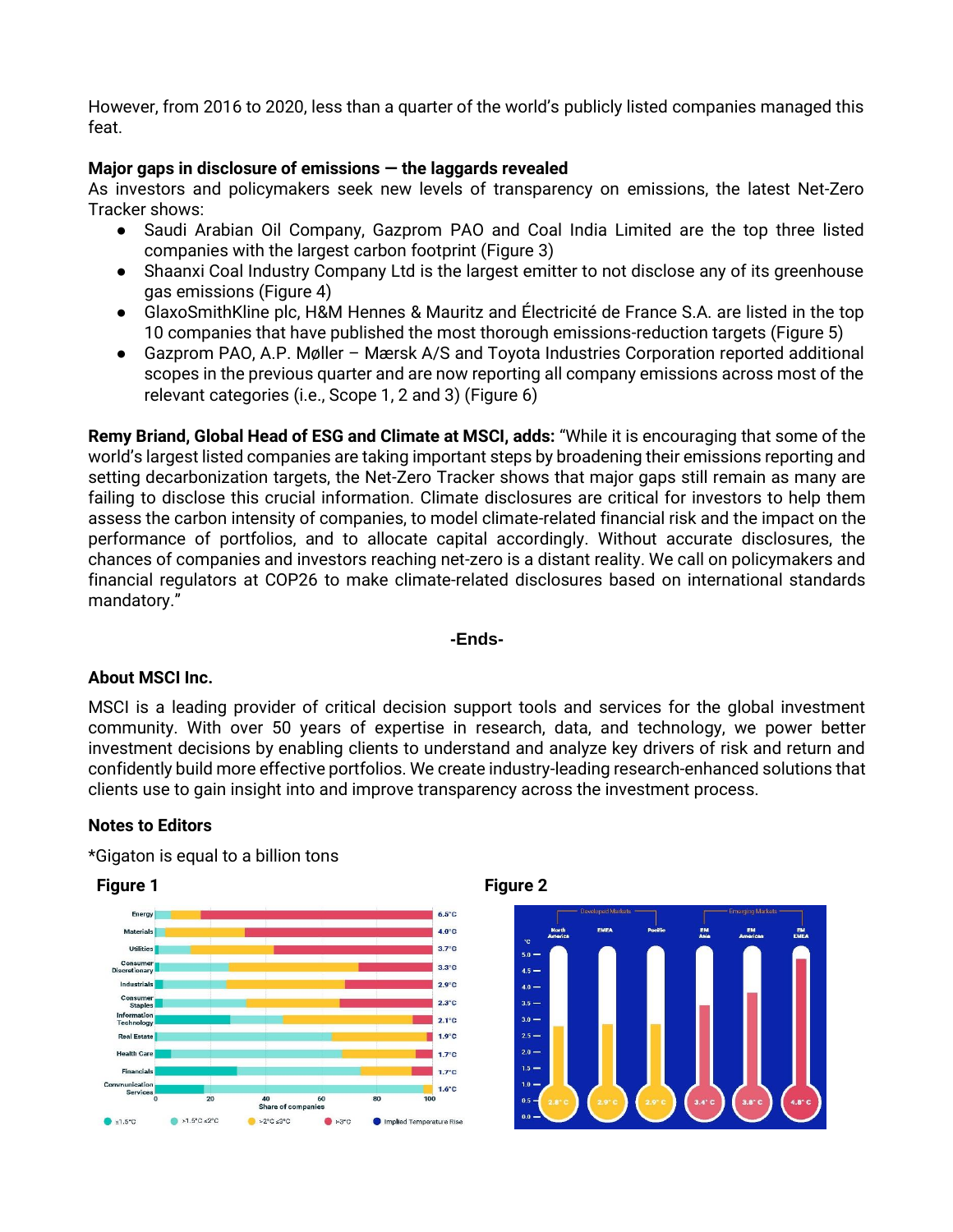## **Figure 3**

| <b>Issuer</b>                                     | Country      | Scope 1<br>emissions<br><b>Itons of CO2e]</b> | Scope 2<br>emissions<br><b>Itons of CO2el</b> | Scope 3<br>emissions<br><b>Itons of CO2el</b> | <b>Total carbon</b><br>emissions<br>Itons of CO2el* | Sum of reported<br>emissions vs MSCI<br>estimated total<br>emissions [%]** | <b>Ratio of total</b><br>company emissions<br>(reported/<br>estimated) vs<br><b>ACWI IMI total</b><br>emissions**** |
|---------------------------------------------------|--------------|-----------------------------------------------|-----------------------------------------------|-----------------------------------------------|-----------------------------------------------------|----------------------------------------------------------------------------|---------------------------------------------------------------------------------------------------------------------|
| Saudi Arabian Oil<br>Company                      | Saudi Arabia | 141,353,354                                   | 12,882,544                                    | 2,066,786,386                                 | 2,221,022,284                                       | Estimated only***                                                          | 3.5%                                                                                                                |
| <b>GAZPROM PAO</b>                                | Russia       | 210,300,000                                   | 11,730,000                                    | 1,142,501,400                                 | 1,300,530,000                                       | 94%                                                                        | 2.0%                                                                                                                |
| <b>COAL INDIA LTD</b>                             | India        | 14,548,847                                    | 1,528,528                                     | 997,562,628                                   | 1,013,640,003                                       | Estimated only***                                                          | 1.6%                                                                                                                |
| NK ROSNEFT' PAO                                   | Russia       | 59,400,000                                    | 21,800,000                                    | 868,025,787                                   | 949,225,787                                         | 34%                                                                        | 1.5%                                                                                                                |
| PetroChina<br><b>Company Limited</b>              | China        | 132,170,000                                   | 41,910,000                                    | 660,197,527                                   | 834, 277, 527                                       | 21%                                                                        | 1.3%                                                                                                                |
| <b>EXXON MOBIL</b><br>CORPORATION                 | U.S.         | 105,000,000                                   | 7,000,000                                     | 627,200,392                                   | 739.200,392                                         | 88%                                                                        | 1.2%                                                                                                                |
| China Shenhua<br><b>Energy Company</b><br>Limited | China        | 126,680,000                                   | 8,220,000                                     | 529,127,420                                   | 664,027,420                                         | 20%                                                                        | 1.0%                                                                                                                |
| <b>ROYAL DUTCH</b><br>SHELL PLC                   | Netherlands  | 63,000,000                                    | 9,000,000                                     | 585,031,708                                   | 657,031,708                                         | 98%                                                                        | 1.0%                                                                                                                |
| BP P.L.C.                                         | U.K.         | 41,300,000                                    | 4,200,000                                     | 592,909,079                                   | 638,409,079                                         | 58%                                                                        | 1.0%                                                                                                                |
| Daimler AG                                        | Germany      | 1,027,000                                     | 1,035,000                                     | 559,009,237                                   | 561,071,237                                         | 19%                                                                        | 0.9%                                                                                                                |

## **Figure 4**

| <b>Issuer</b>                                               | Country | <b>Emissions reference</b><br>year (note capitalization) | <b>GICS®</b> sector | <b>Total estimated emissions</b><br>tons CO <sub>2el</sub> |
|-------------------------------------------------------------|---------|----------------------------------------------------------|---------------------|------------------------------------------------------------|
| Shaanxi Coal Industry Company Limited                       | China   | 2019                                                     | Energy              | 200,839,903                                                |
| BERKSHIRE HATHAWAY INC.*                                    | U.S.    | 2020                                                     | Financials          | 146,814,617                                                |
| China State Construction Engineering Corporation<br>Limited | China   | 2020                                                     | Industrials         | 93,669,496                                                 |
| Shanxi Coking Coal Energy Group Co., Ltd.                   | China   | 2019                                                     | Energy              | 82,534,966                                                 |
| PBF ENERGY INC.                                             | U.S.    | 2020                                                     | Energy              | 75,332,910                                                 |
| Shanxi Lu'an Environmental Energy Dev. Co., Ltd.            | China   | 2020                                                     | Energy              | 73,857,910                                                 |
| CHINA AVIATION OIL (SINGAPORE)<br><b>CORPORATION LTD</b>    | China   | 2020                                                     | Energy              | 64,153,719                                                 |
| Dongfang Electric Corporation Limited                       | China   | 2020                                                     | Industrials         | 57,586,774                                                 |
| HUAYU Automotive Systems Company Limited                    | China   | 2020                                                     | Cons. Discretionary | 53,289,015                                                 |
| MASTEC, INC.                                                | U.S.    | 2020                                                     | Industrials         | 41,013,329                                                 |

## **Figure 5**

| <b>Issuer</b>              | Country     | <b>Latest target</b><br>announcement<br>date | <b>Annual total</b><br>emissions (tons<br>of CO2e | <b>Projected normalized</b><br>change in emissions<br>per year [%] | <b>Comprehensiveness</b><br>of target [%] | <b>Implied</b><br>temperature<br>rise $(^{\circ}C)$ |
|----------------------------|-------------|----------------------------------------------|---------------------------------------------------|--------------------------------------------------------------------|-------------------------------------------|-----------------------------------------------------|
| J Sainsbury PLC            | U.K.        | 2020                                         | 31,718,705                                        | $-3.23$                                                            | 100                                       | 1.3                                                 |
| H & M Hennes & Mauritz AB  | Sweden      | 2018                                         | 17,387,525                                        | $-3.23$                                                            | 100                                       | 1.3                                                 |
| GlaxoSmithKline PLC        | <b>U.K.</b> | 2019                                         | 17,425,188                                        | $-3.23$                                                            | 100                                       | 1.3                                                 |
| Electricite de France SA   | France      | 2020                                         | 135,300,000                                       | $-3.23$                                                            | 100                                       | 1.6                                                 |
| BT GROUP PLC               | U.K.        | 2020                                         | 3,428,510                                         | $-3.84$                                                            | 100                                       | 1.3                                                 |
| Shionogi & Co., Ltd.       | Japan       | 2020                                         | 141,675                                           | $-3.23$                                                            | 100                                       | 1.3                                                 |
| Astrazeneca PLC            | U.K.        | 2020                                         | 7,803,145                                         | $-8.69$                                                            | 100                                       | 1.3                                                 |
| MORGAN SINDALL GROUP PLC   | U.K.        | 2020                                         | 3,969                                             | $-3.2$                                                             | 100                                       | 1.3                                                 |
| Koninklijke BAM Groep N.V. | Netherlands | 2020                                         | 3,642,859                                         | $-3.07$                                                            | 100                                       | 1.3                                                 |
| ROYAL DUTCH SHELL PLC      | Netherlands | 2020                                         | 657,031,708                                       | $-3.23$                                                            | 100                                       | 2.1                                                 |